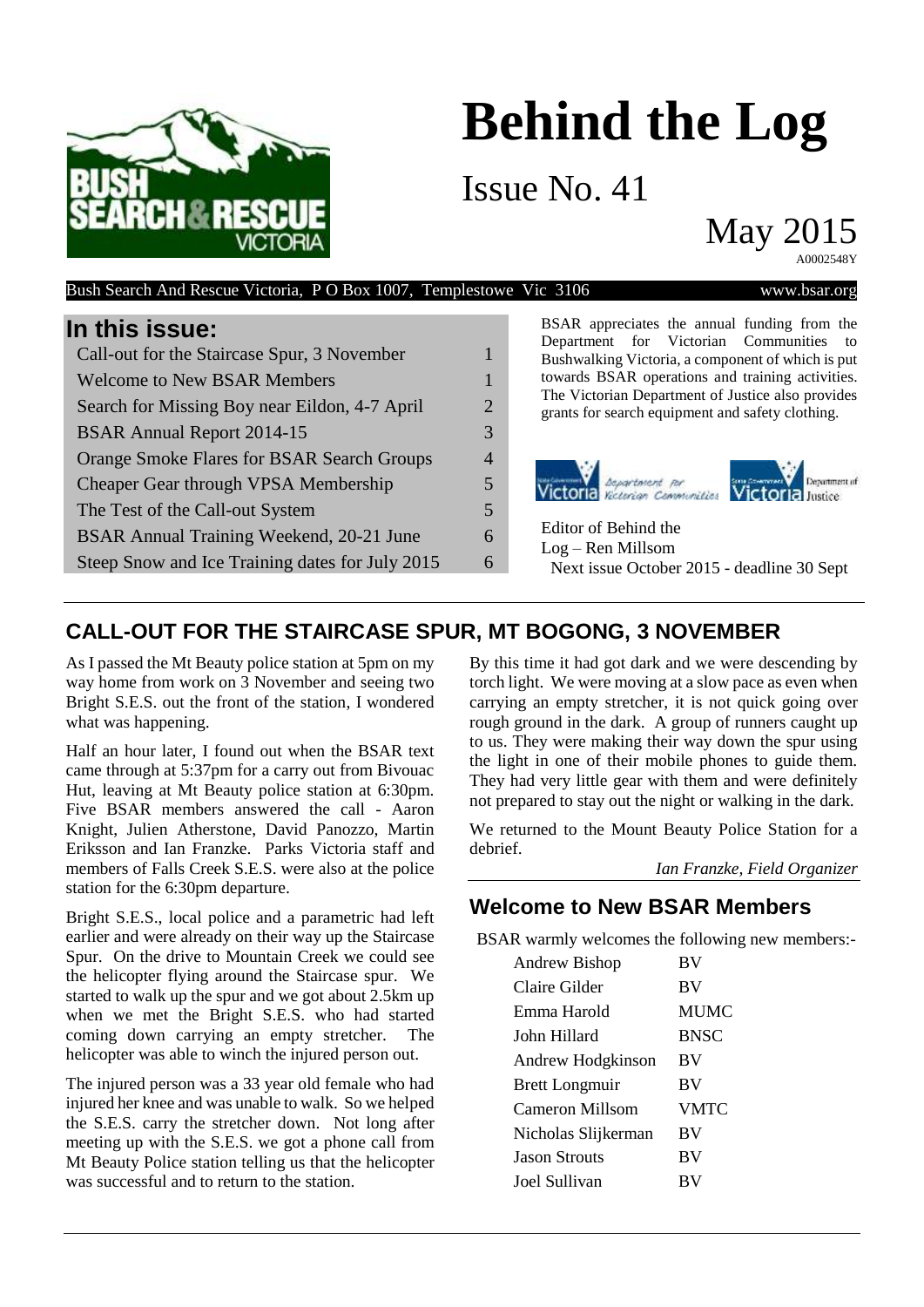# **SEARCH FOR MISSING BOY NEAR EILDON, 4-7 APRIL 2015**

An intensive four day search involving more than 50 BSAR searchers concluded successfully with the finding of the boy alive 5 days after he went missing. The 11 year old autistic child disappeared a few hundred metres from near the family campsite next to Lake Eildon on Easter Friday around 9:30am.

By 3pm BSAR were called to assist. There were fears that he may have wandered into the nearby bush or that he had fallen into the water. BSAR were initially asked to attend Friday night but this was delayed to Saturday morning due to heavy Easter traffic delaying travel to the area. Over the next four days a steady presence of BSAR personnel assisted the Victoria Police to cover nearby bush areas.

BSAR undertook feature searching and line searching of likely areas near the place where the boy was last seen. Other agencies including the SES, CFA, Parks Victoria, DELWP and various Police Units combed nearby areas and roads. The situation seemed dire until the fourth day of the search (Monday), when Rodney Polkinghorne of MUMC found the boy's beanie in dense bush about 10 metres down the side of scrubby spur during line searching.



BSAR Searchers going down Auriferous Spur Sunday

The area had been feature searched two days previously but the beanie was small and in an unlikely location. It was an important find and spurred a big effort that evening and the next day to extend the search to new areas surrounding the new location.

The missing boy was subsequently spotted by helicopter around lunchtime on day 5, about 300m from a prominent unsealed road – Skyline Road. Nearby police and DELWP staff quickly attended to the boy. A few BSAR personnel including Tanya Craig, Tim Martin and Bernie Mills assisted with the 300m stretch carry out to the road, whereupon he was thrust into the waiting arms of his mum and subsequently into the waiting ambulance. Dr David Tingay was on hand to provide primary care of the boy until the ambulance reached Alexandra Hospital.



Stretcher carry Tuesday

The boy was found in a dehydrated and hypothermic state. He was sitting when found and was able to eat and drink when the first responders arrived. However he was shivering and very cold to the touch and required careful handling. While he warmed up once inside the ambulance he quickly lost core temperature in transit to the emergency ward. He was released from hospital a few days later and two weeks later is nearing full recovery.

BSAR searchers are reminded that cold temperatures and dehydration can play havoc with internal organs so care must be taken during the rescue phase. Greg Paul of Victoria Police who was on site during much of the search highlighted the important of the finding of the beanie on day 4. The finding led to a reassessment of the lost boy's likely location and the chances of him being found alive.

It was a tremendous effort from all those involved in the search. BSAR searchers endured long and hard days, often late into the night in difficult terrain and demanding circumstances. The BSAR Committee, the Board of Bushwalking Victoria, senior representatives of Victoria Police, the Emergency Services minister, Jane Garrett and the Premier of Victoria, Daniel Andrews have all thanked all BSAR personnel involved for their valuable contribution on this search.

*Frank Zgoznik Field Organiser*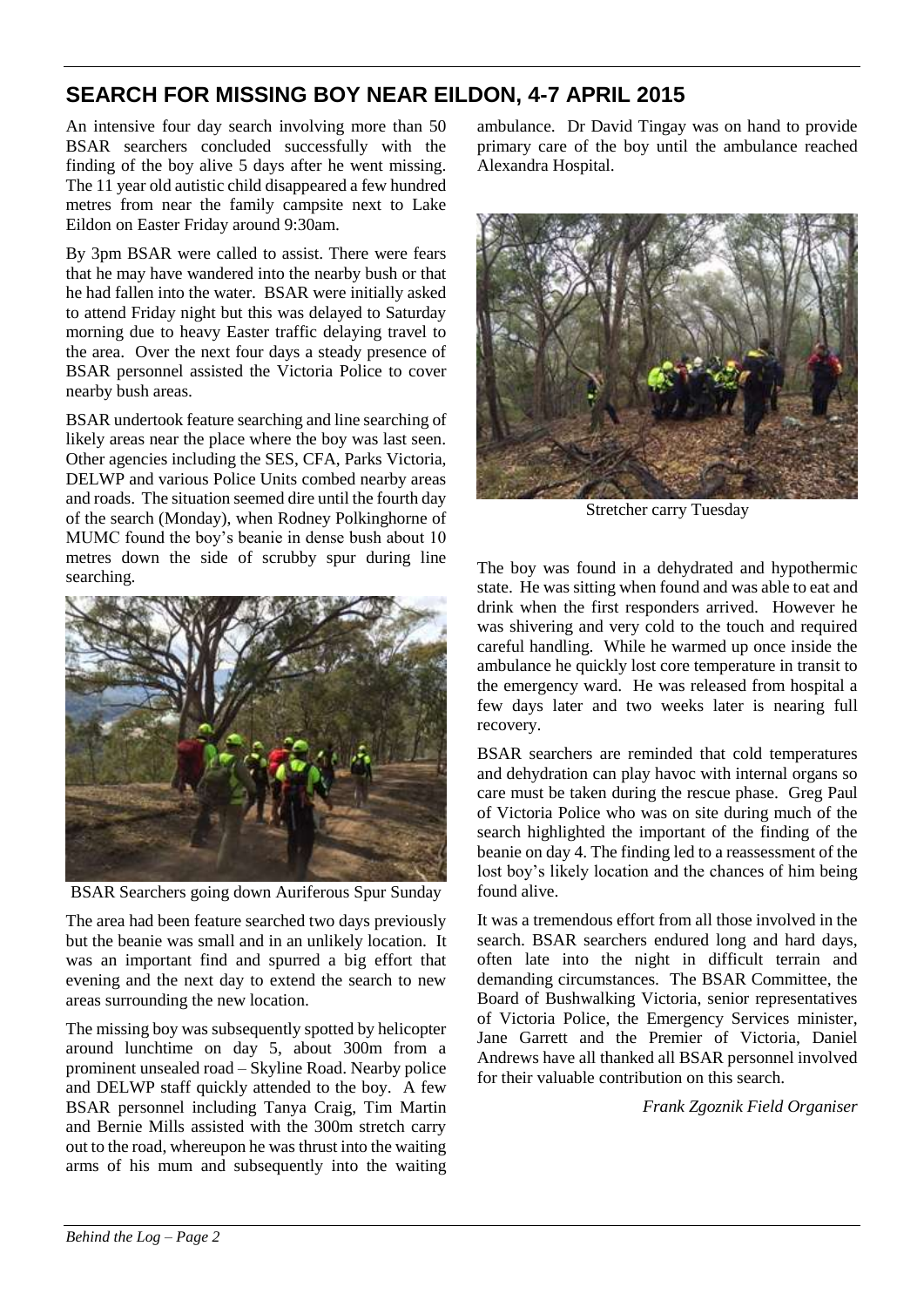# **2014-2015 Annual Report, Bush Search and Rescue Victoria**

#### **Searches**

Bush Search and Rescue Victoria was called out six times during the period 1 May 2014 to 30 April 2015 and participated in the three major search and rescue operations.

**Lake Eildon National Park 4-7 April 2015:** Sixty three BSAR members contributed to the extensive search for a missing autistic boy who was located after several days searching. BSAR and other emergency services workers involved in the search were thanked in the Victorian parliament by Premier Daniel Andrews and Minister for Emergency Services Jane Garrett.



Premier Daniel Andrews and BSAR members

**Mount Bogong, 5-6 July 2014.** Five BSAR members based in Mt Beauty ascended Staircase Spur and located two missing men who were escorted to Bivouac Hut the next morning. Police Search and Rescue and additional BSAR members along with local SES assisted in getting the men off Mt Bogong.

**Mount Bogong, 13-15 July 2014.** Two snowboarders reporting missing were eventually located deceased after being buried by an avalanche off Eskdale Spur.



BSAR search group on Eskdale Spur. Source: Heraldsun

For the last 12 months, 150 searching and 159 training person-days were recorded, a total of 309 volunteer days. 21 new members joined and 22 resigned. 221 searchers are available for call-out.

#### **Training**

Duncan Brookes and Merv Trease led the BSAR Annual Training at Korweinguboora in May 2014 with 46 members and prospective members attending. Three search exercises were conducted in "typical search weather" - cool and showery conditions in the Wombat State Forest. Field exercises incorporated feature and line searching, patient management and a stretcher carry evacuation. A rotation of practical workshops covered tracking and observation, hypothermia field treatment and helicopter extraction. Navigation skills were also honed with a GPS Rogaine.



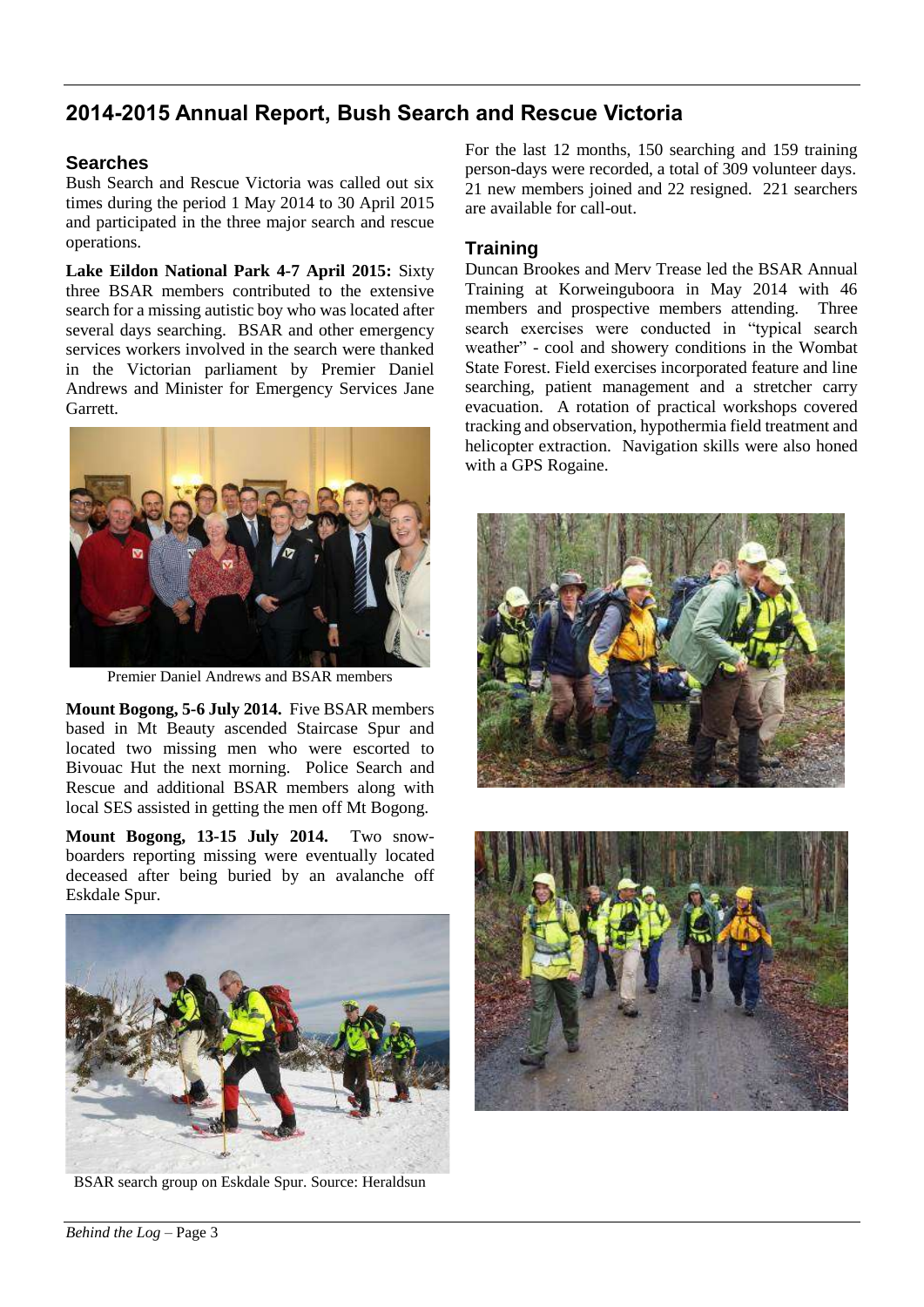Eric Krista and Peter Campbell led **Steep Snow and Ice training** on the Razorback near Mount Hotham in September 2014. 23 BSAR members conducted selfarresting, stretcher hauling, alpine travel and avalanche rescue exercises on steep slopes. Victoria Police Search and Rescue provided us with excellent instruction and support.



Practice with avalanche probes



Priority actions implemented from our 2012-16 BSAR Strategic Plan included:

- Duncan Brookes managed the provision of safety clothing to all active members.
- Patsy Borton now supports new BSAR members by providing a new member welcome pack
- An annual information evening and members social night is held in October.
- A Letter of Understanding was signed with Victoria Police.

Rod Costigan diligently scanned and stored digital copies of all available historical BSAR search reports to create a valuable archive.

Cameron Plant, Kirilee Chaplin and Geoff Williams contacted several university outdoors clubs and provided presentations to their members about BSAR, which will hopefully result in some new keen searchers joining our ranks. Rod Costigan and I have also provided presentations to several bushwalking clubs to raise awareness of BSAR and how people can participate.

Jack De Vries, Membership Secretary and Ren Millsom, Behind The Log newsletter editor both continue to quietly and efficiently provide important volunteer services to BSAR.

Specialist rescue stretchers were kindly donated by local community groups to our members based in Mt Beauty and North East Victoria following the 2014 Mt Bogong search and rescue operations.

I would like thank all members of the Bush Search and Rescue Committee and Executive for their ongoing contributions and commitment to the operations and governance of the organisation.

I also thank Bushwalking Victoria Board, the Victoria Police Search and Rescue Squad and the Victorian Department of Justice for the continued and much valued support they provide to Bush Search and Rescue Victoria.

*Peter Campbell, Convener*

# **ORANGE SMOKE FLARES FOR BSAR SEARCH GROUPS**

Police Search and Rescue have recently provided BSAR with orange smoke marine distress flares. These will be issued to search groups; to be used to indicate a location and wind direction to a helicopter crew. A flare should only be set off when a helicopter is expected at the search group's location, and is known to be nearby and with likely line of sight.

Instructions for use are on each flare body. These are straightforward but must be followed with care.

A demonstration will be made on the training weekend. A flare should not be used in circumstances where a bush fire risk exists, as the flare emits sparks.

Flares issued are to be returned at the end of the search. The flares are date expired, but perfectly suitable for BSAR's purpose.

*Duncan Brookes*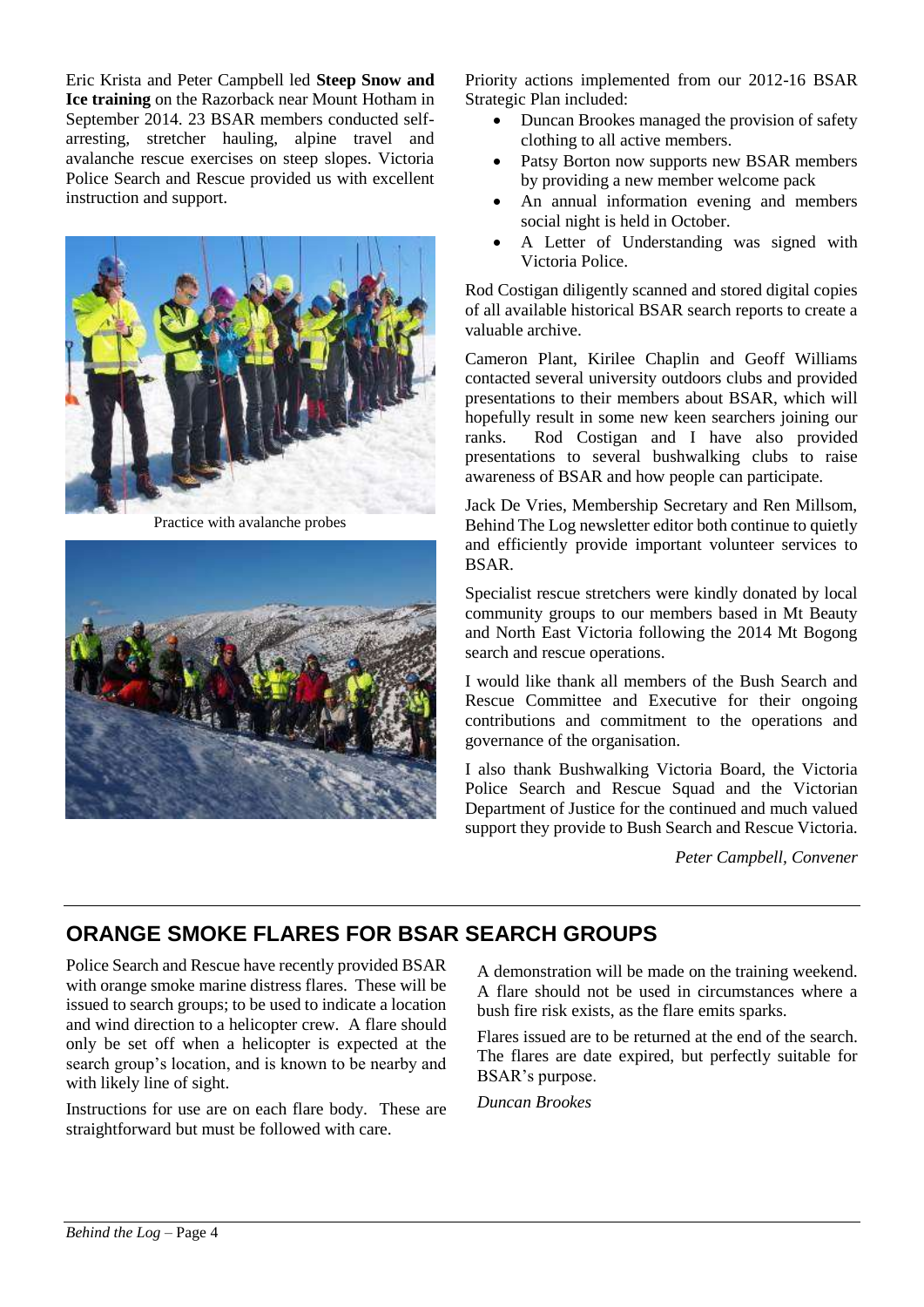# **CHEAPER GEAR THROUGH VSPA MEMBERSHIP**

BSAR members are able to join the Victorian Ski Patrollers Association (VSPA) as affiliate members for a fee of \$15 P.A. Membership grants you access to the VSPA equipment purchasing scheme. I have purchased clothing, tents and packs through them.

Over the years the VSPA has established a close relationship with many of the major ski equipment distributors in Australia. Equipment can usually be sourced at extremely attractive prices.

For details refer to: <http://vspa.org.au/VSPA/Join.html>

*Cameron Plant*

# **CALL-OUT SYSTEM TEST, 13 FEBRUARY 2015**

BSAR's Strategic Plan requires that in quiet periods we make a 'Test Call' to all members via the electronic callout system. This is intended to remind all members to remain ready for callouts.

On this test we added a request for all members to respond. This was aimed at ensuring you are all familiar with the reply process. Please note this was a one-off request. During actual callouts only those who are available to attend are requested to reply.

During a callout you will be asked to reply in the same short format. Key points to remember are:-

- 1. Reply only if you can attend at the nominated times
- 2. Reply only if you can attend for two days
- 3. Name, club and pickup only. Nothing else. If replying by email please delete the text of the incoming message
- 4. For individual members of Bushwalking Victoria (not aligned with a club), we suggest you nominate your club as 'BV'

5. During a callout the PLO will nominate the pickup points from the list on BSAR's website. These will be en route to search base from the initial start point (Typically Northcote). No other pickup points will be available.

Why do we ask for your club? This assists the FO with early planning, sometimes prior to departure, assembling club-based search teams so you can work with familiar faces.

Finally, a reminder for everybody to visit BSAR's website www.bsar.org and become familiar with departure points, contained within 'Callouts'. Some recent changes have been made to the list. The website also has lots of other interesting goodies, so spend a few extra minutes to explore it.

*Chris Jarvis, Police Liaison Officer*